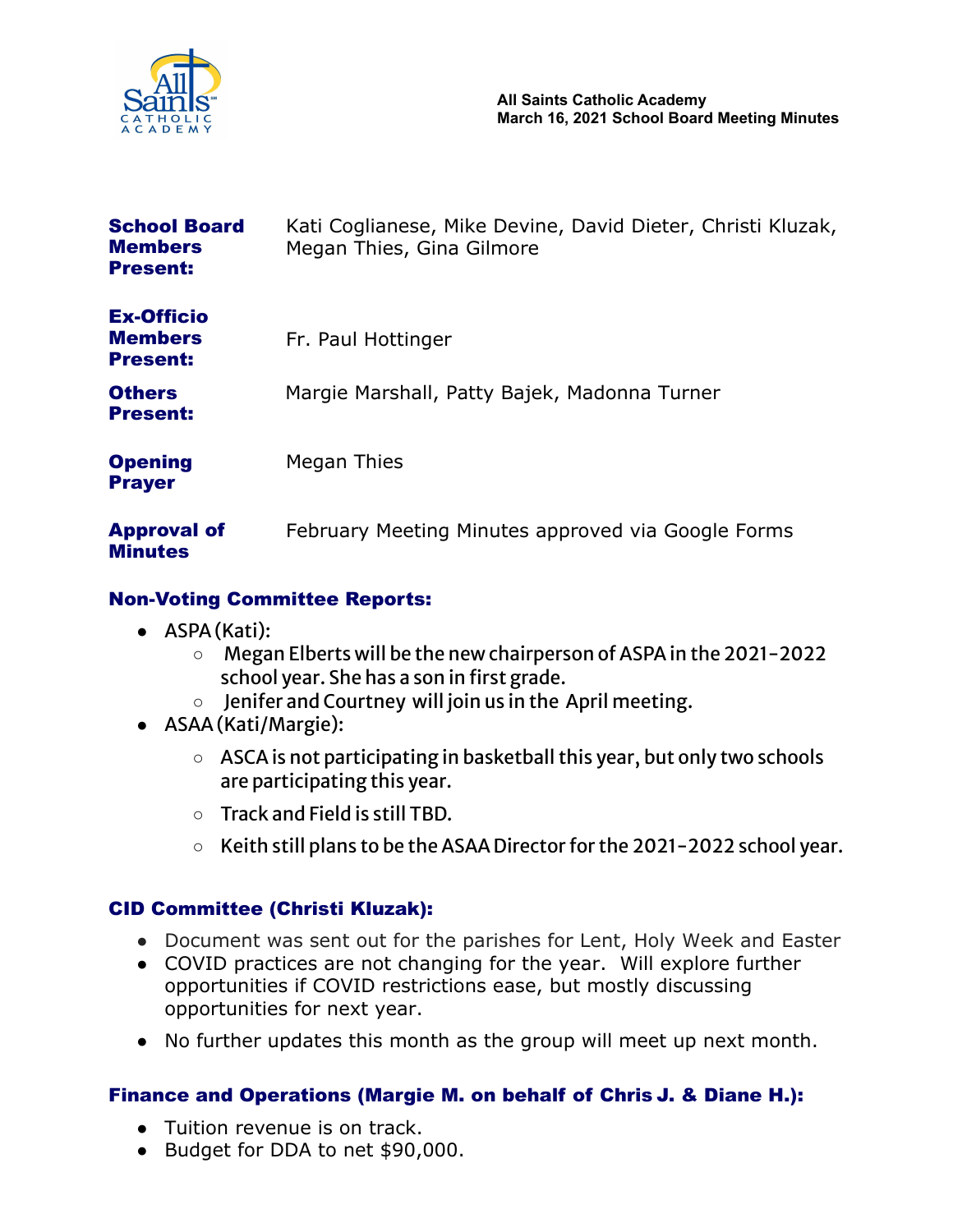

- Booster-thon outperformed the goal by \$17,000 when we made \$32,000.
- No material areas of concern.
- PPP assistance/loan has been released to the building reserve.
- Will invite legislators to visit the campus.
- We have some generous donations to help with Empower Illinois scholarships.
- Tuition increase very likely since no increases in the past several years.
- Open position posted for an Assistant Principal part-time or full-time and may include some teaching as well as discipline.
- Discussion on an additional position for a President or Fundraising chairperson. Further discussion needed to discuss a President and/or fundraiser chairperson in the future.

# Marketing Report (Megan Thies):

- Focus on taking work off of Patty's plate.
- We are close to capacity, so we are working on our brand and testimonials on the website vs. recruiting for the school.
- Considering a social media method for parents to comment on what ASCA means to them.
- "Be the light" campaign has been put on hold for the time being.
- Jenifer and Courtney will make calls to parents to assist with teacher's appreciation week.
- Retention should now focus on connecting people to the school such as 1) Volunteer drive – Margie will send out next week; 2) Coffee with Mrs. Marshall and donuts on small scale by grade; 3) Welcome Committee – some outdoor playdates for the kids – do it safely to build relationships.

# Pastor Report (Fr. Paul):

- Concern on the incident regarding the word on the wall in the bathroom.
- Social consciousness is an opportunity for the school.
- Diversity is key to our school and how we handle such situations.
- Fr. Paul offered to provide assistance by talking at a forum with the parents.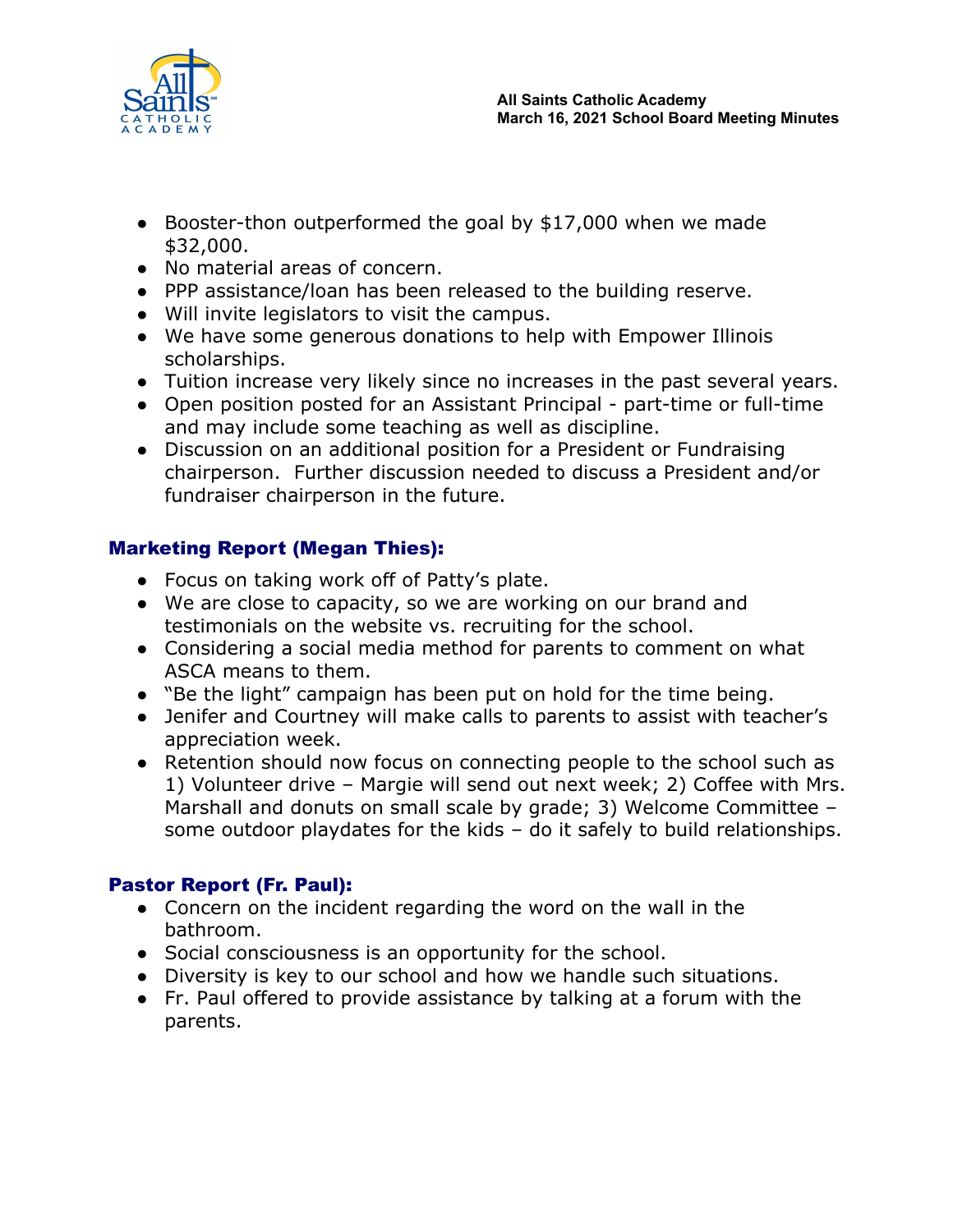

## Principal Report (Margie Marshall)

- Racial Slur Incident Updates:
	- Met with one of the families and the words, '*opportunity*' came up many times in this meeting.
	- Have spoken to students, families, and had numerous discussions with staff and some of the parents directly involved.
	- Encouraged students to tell and come forward.
	- Education plan includes a half-day for a professional to come in and talk to teachers about diversity & inclusion (March 26). Start with faculty and staff then move to parents and then students.
	- Cultural inclusion matrix on ways to celebrate diversity and be more inclusive.
	- We do have support of Bishop Hicks and the diocese.
	- Continued discussion around the racial slur incident and next steps.
- Academic Updates:
	- Week of April 12<sup>th</sup> IAR test only 10 students may be affected.
	- Iowa math and reading tests for all students K-8 after spring break.
	- Posted positions for reading specialist, STEM, Assistant Principal, and enrichment specialist.
	- STEAM lab through Creative Learning Systems is a turnkey approach based on age, manipulatives. All software is Chrome based now. 3D printer, robotics, etc. Planning is done at the beginning and then the teacher can modify them.

## Agenda Items

- Enrollment Update (Patty Bajek):
	- Not much change since last month's report.
	- One kindergartner is moving & has left the school.
	- Possibly 1 new student.
	- This fall, enrollment capacity will be increasing.
	- With current family re-enrollment, the addition of new siblings, the return of some of our 1st quarter virtual learners, and robust